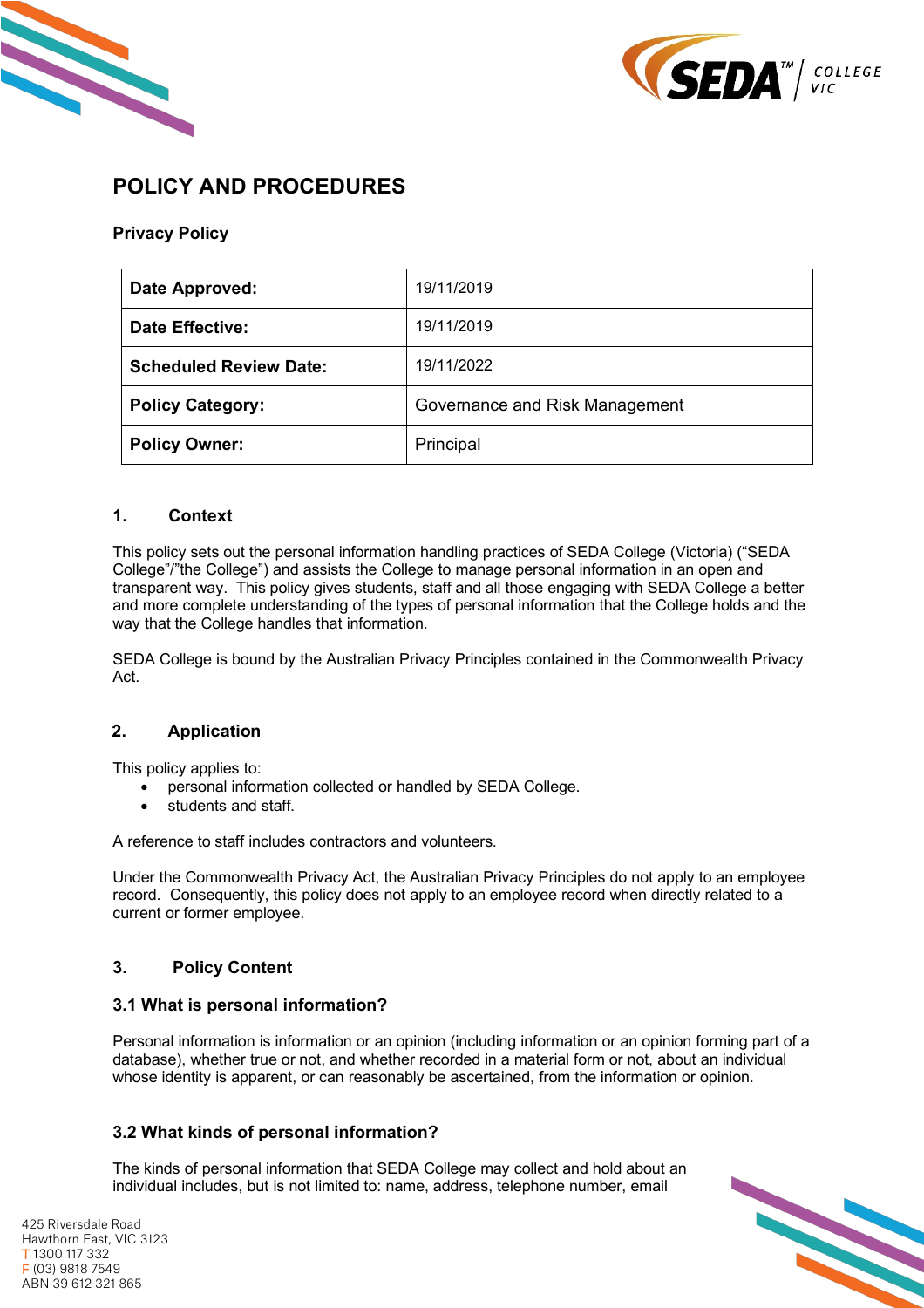



address, photographs, bank account details, assessment results, sex, marital status and parent/guardian details.

SEDA College collects information about students on behalf of its VET providers according to the requirements of the VET Funding Contract (Standard) Skills First Program, Standards for Registered Training Organisations, Higher Education Support Act 2003, Victorian VET Student Statistical Collection Guidelines and Data Provision Requirements. SEDA College also collects data from stakeholders about the services provided by SEDA College. These surveys are voluntary and respondents may exercise their right of anonymity.

#### **3.3 What is sensitive information?**

Sensitive information is personal information about an individual's racial or ethnic origin, political opinions, membership or political association, religious beliefs or affiliations, philosophical beliefs, membership of a professional or trade association, sexual preferences, criminal record or health information.

#### **3.4 What kinds of sensitive information?**

The kinds of sensitive information that SEDA College may collect and hold about an individual includes, but is not limited to: health or disability information, racial or ethnic origin or working with children check information.

#### **3.5 How SEDA College collects personal information**

It is usual practice for SEDA College to collect personal information directly from the individual. In many circumstances the student's parent/carer will be required to have input (most commonly this is for students under the age of 18 years).

Sensitive information will only be collected with the individual's consent and where the collection is reasonably necessary for one or more of SEDA College's functions or activities (unless a legal exemption applies).

#### **3.6 The purposes for which SEDA College collects and uses personal information**

SEDA College will collect, hold, use and disclose personal information about an individual that is reasonably necessary for one or more of its functions or activities.

SEDA College's functions or activities include;

- providing educational services to students in an independent school environment. SEDA College's functions or activities are sometimes delivered via enrolment with an external registered training organisation.
- the employment of staff and other related services.
- reporting to state or national regulators.
- reporting in circumstances related to public interest, such as law enforcement and public or individual safety.

SEDA College is required to provide the relevant (Victorian) State Government, through the Department of Education and Training ("DET") or equivalent, with student and training activity data which may include information provided on the enrolment form. Information is required to be provided in accordance with the relevant state/territory VET Student Statistical Collection Guidelines. The Department may use the information provided for planning, administration, policy development, program evaluation, resource allocation, and reporting and/or research activities. For these and other lawful purposes, the Department may also disclose information to its consultants,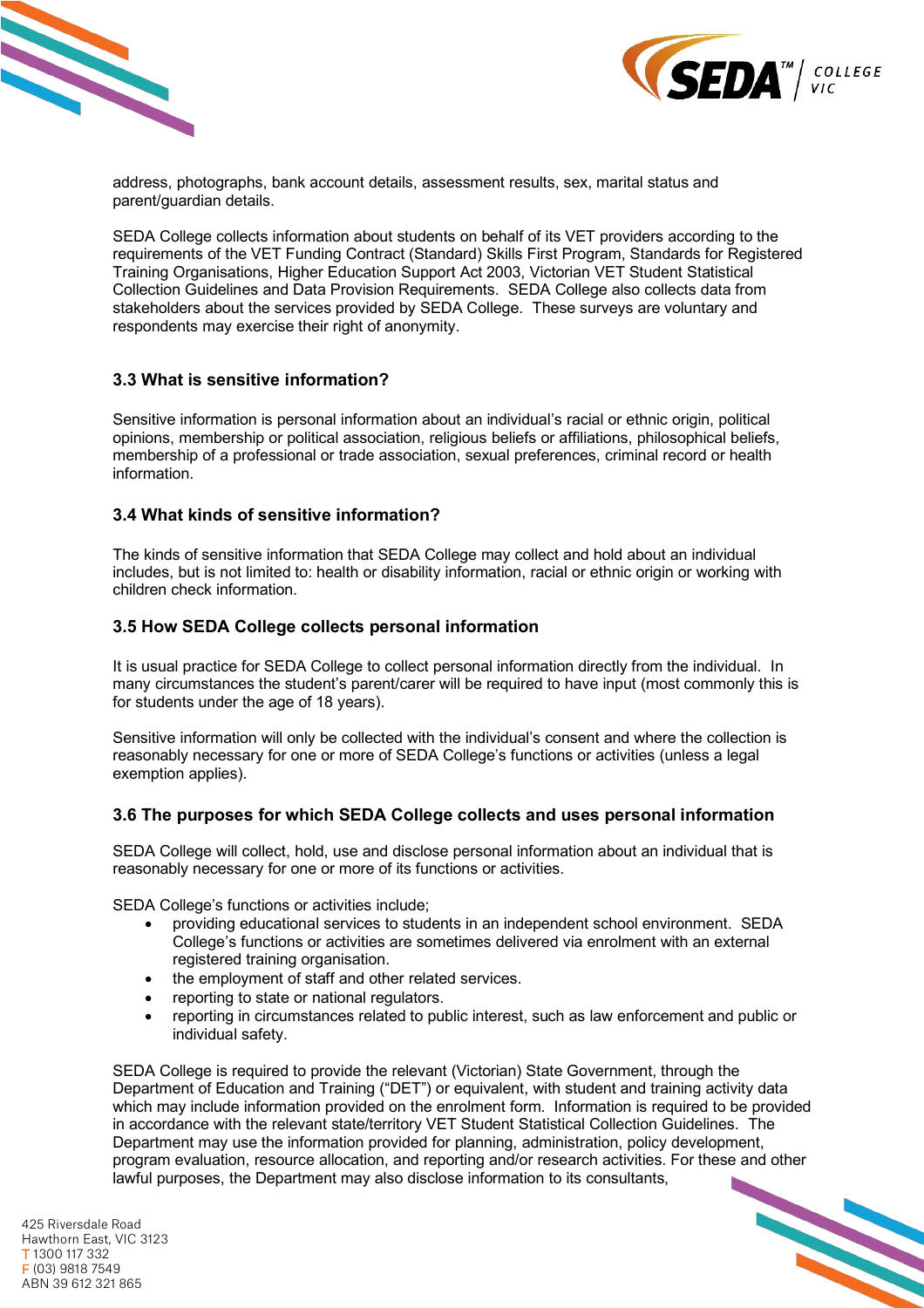



advisers, other government agencies, professional bodies and/or other organisations and take copies of any records or documents as required.

In Victoria, the *Education and Training Reform Act 2006* requires SEDA College to collect and disclose personal information for a number of purposes including the allocation of a Victorian Student Number and updating personal information on the Victorian Student Register. Survey data on the performance of SEDA College is used to identify continuous improvement opportunities and improve our practices. SEDA College is also required to immediately provide access to records in the following circumstances:

- in accordance with requirements in the PR Act and any other applicable legislation;
- to the Victorian Auditor-General or Victorian Ombudsman on request in writing;
- to a government representative on request in writing; and
- to DET or an authorised representative of the Department for any purpose connected with delivering education programs.

Information will only be disclosed to an unrelated third party if permission is sought and received in writing from the individual concerned first.

In relation to students, SEDA College's primary purpose of collection is to provide educational services and related support services including health and wellbeing support. This means that SEDA College staff working with a particular student will be provided with necessary personal information, including sensitive information, for the purpose of providing education and related support services. This includes information disclosed to and held by the Student Connect wellbeing staff which might otherwise have been expected to have remained confidential and only be held by Student Connect.

In relation to the personal information of staff, SEDA College's primary purpose of collection is to facilitate employment and administer the staff member's benefits and other entitlements.

## **3.7 Who might SEDA College disclose personal information to?**

As part of its functions or activities, SEDA College may disclose personal information, including sensitive information to other individuals and organisations including:

- a student's parent and/or quardian (unless otherwise requested in writing);
- professional services contractors (including IT consultants, insurers, accountants, lawyers) that assist SEDA College to conduct its functions or activities;
- medical practitioners and other healthcare or emergency service providers (in part this falls within the category requiring consent or disclosure by law);
- industry organisations related to the functions or activities of SEDA College such as the sports and Building and Trade partners; and
- any other individual or organisation SEDA College is required to disclose the information to by law.

#### **3.8 Sending information overseas**

SEDA College does not usually send personal information about an individual outside Australia. In the unusual event that this occurs, SEDA College will comply with the Australian Privacy Principles.

#### **3.9 Management and security of personal information**

SEDA College takes reasonable steps to protect the personal information it holds from interference, misuse, loss, unauthorised access, modification and disclosure. These steps include,

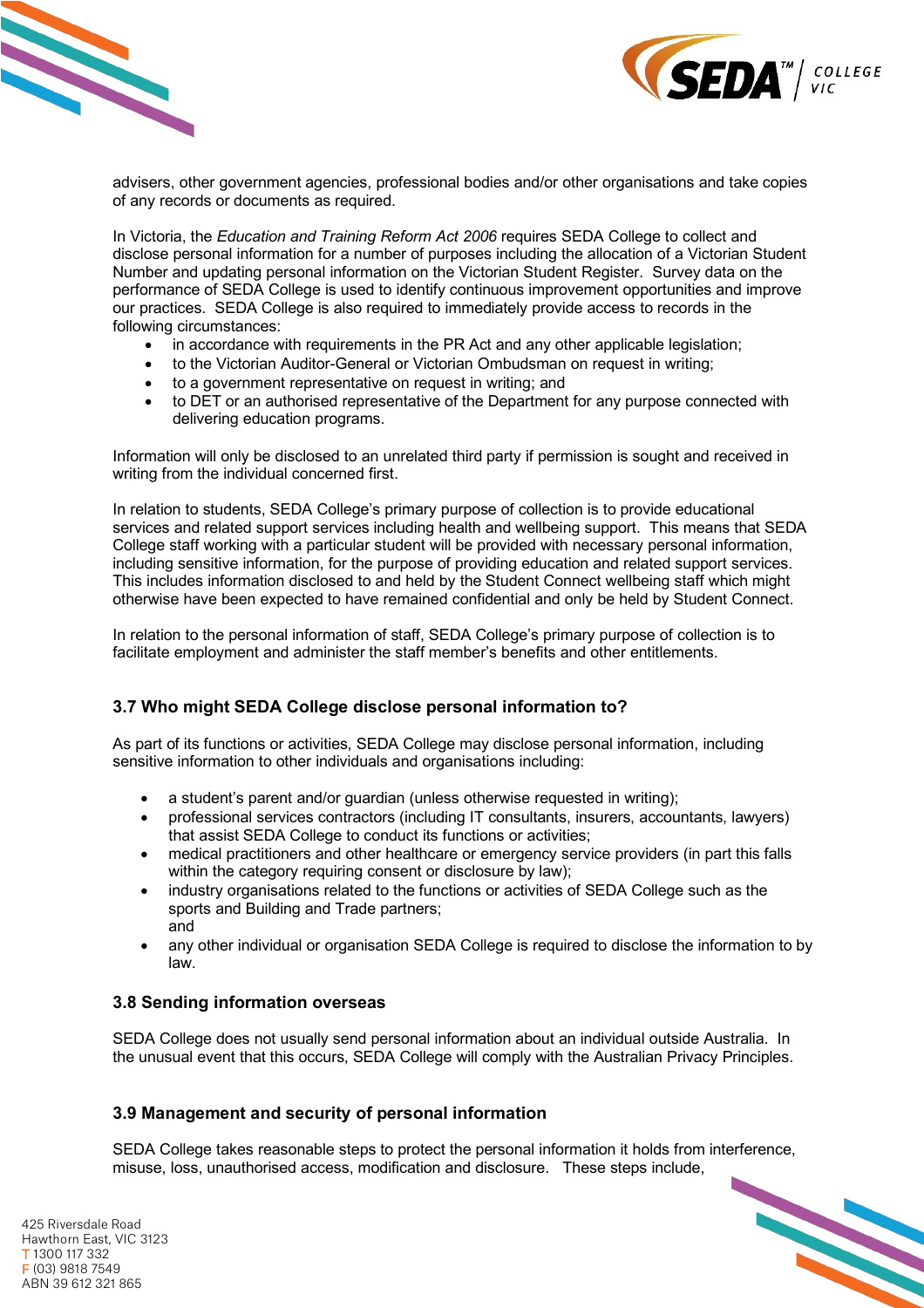



but are not limited to locked storage of paper records and security-protected access rights to electronic records. Electronic records are backed up via a cloud service from Telstra.

Survey data is collected in either hard copy or via survey monkey or similar (electronic format).

SEDA College destroys personal information by a secure documents disposal service.

#### **3.10 Updating and accessing personal information**

SEDA College will take reasonable steps to ensure that the personal information it holds is accurate, complete and up to date. Subject to legal exceptions, an individual may seek access to and seek the correction of personal information SEDA College holds about them. Access and correction requests can be made to SEDA College directly.

#### **3.11 Access by a parent or guardian**

For a student enrolled in a Senior Secondary Program personal information may be collected, used and disclosed to a student's parent or legal guardian. If the student has sufficient maturity and understanding personal information may be collected, used and disclosed directly with the student.

Before providing information, a staff member must be satisfied:

- of the identity of the individual seeking the information; and
- that the individual is entitled to access.

#### **3.12 Data Breaches**

SEDA College takes all data breaches such as unauthorised access to or disclosure or loss of personal information extremely seriously.

All data breaches will be investigated thoroughly by the College's Data Breach Response Team, in accordance with the College's Data Breach Response Plan.

Data breaches likely to result in "serious harm" to an individual such as physical, psychological, emotional, financial or reputational harm will be reported to the Office of the Australian Information Commissioner (and in accordance with the Notifiable Data Breaches scheme effective 22nd February 2018).

## **3.13 Complaints & Monitoring**

You may complain about a breach of privacy:

- Student concerns, complaints, grievances and appeals can be raised under the Concerns, Complaints & Grievances Policy - Students
- Staff concerns, complaints, grievances and appeals can be raised under the Grievance Policy - Staff

While SEDA College encourages its staff and students to raise concerns with SEDA College directly, external privacy complaints can be made to the Office of the Australian Information Commissioner.

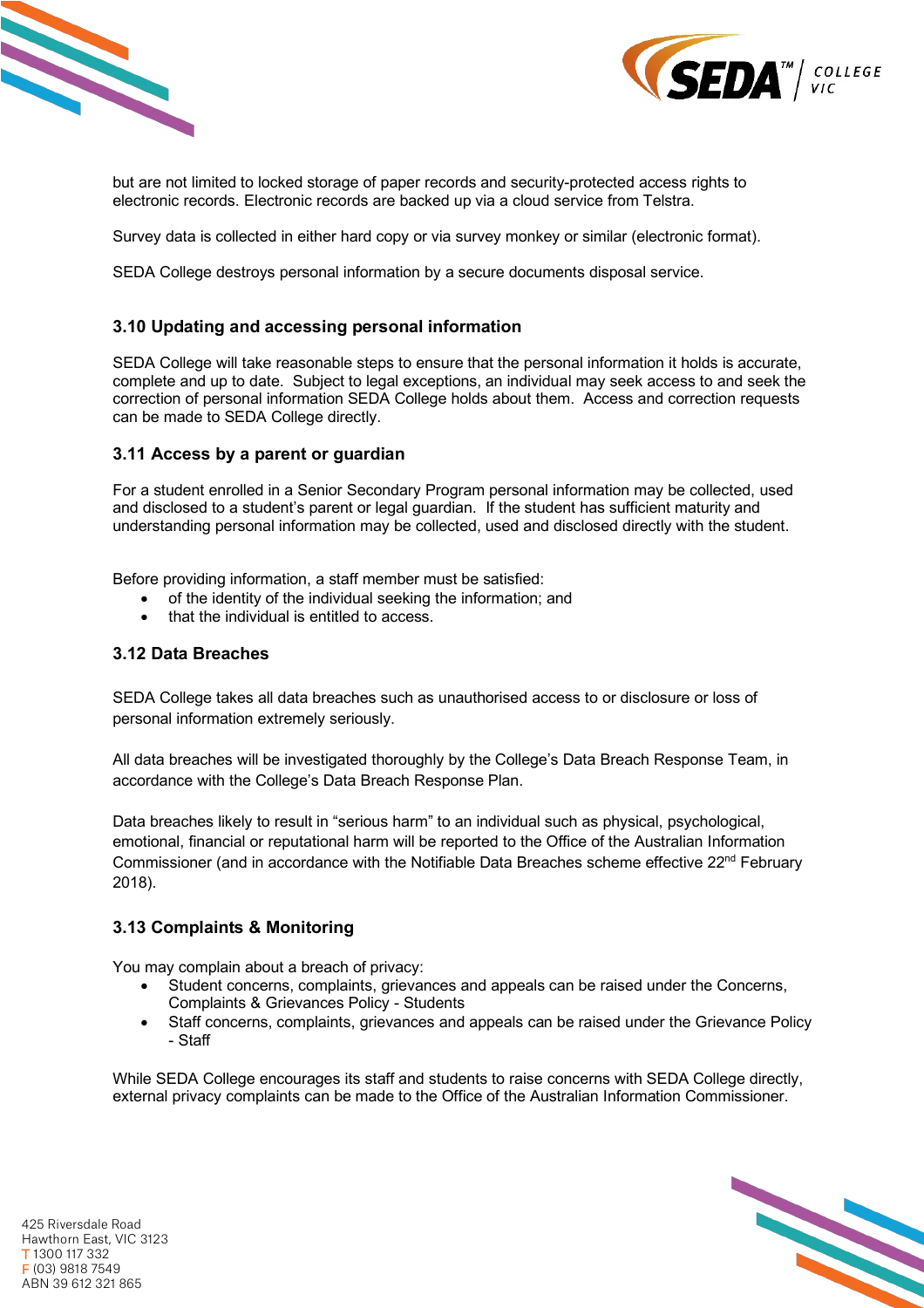



## **4. Referenced Documents**

This policy references the following documents:

- *Privacy Act 1988 (Commonwealth).*
- Concerns, Complaints & Grievances Policy Students
- Grievance Policy Staff

This policy has been drafted with reference to the resources of the Office of the Australian Information Commissioner. Further information can be found at http://www.oaic.gov.au/

## **5. Policy History**

| Version        | Policy Owner | Approval | Effective | <b>Summary of Changes</b>                        |
|----------------|--------------|----------|-----------|--------------------------------------------------|
|                |              | Date     | Date      |                                                  |
| V <sub>1</sub> | Principal    | 20/12/16 | 20/12/16  |                                                  |
|                | Principal    | 20/12/17 | 20/12/17  | Removal of arts reference, replace with Building |
|                |              |          |           | and Trade reference                              |
| V <sub>2</sub> | Principal    | 19/11/19 | 19/11/19  | Inserted section relating to Data Breaches.      |
|                |              |          |           | Inserted updated policy name for Concerns,       |
|                |              |          |           | Complaints & Grievances Policy - Students,       |
|                |              |          |           | and included the Grievance Policy - Staff.       |
|                |              |          |           | Minor text changes.                              |